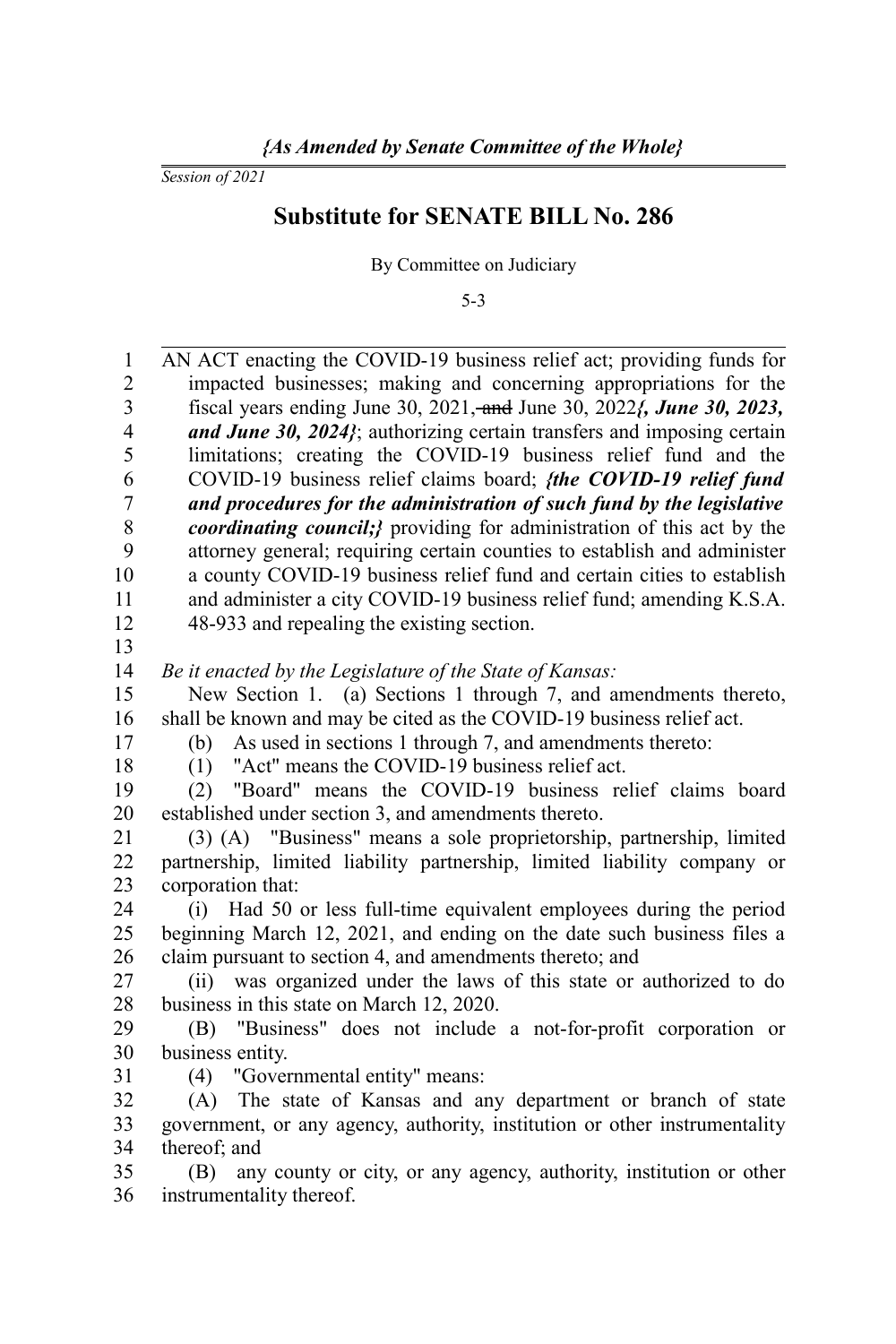(5) "Order" means any order issued by any governmental entity related to the COVID-19 pandemic. 1 2

3

(6) "Restriction" means any occupancy limitation, limitation on periods of operation or the exertion by any governmental entity of other significant control on business resources or functionality related to the COVID-19 pandemic. On and after May 31, 2021, any governmental entity mandating the use of face masks related to the COVID-19 pandemic that contains an enforcement requirement by Kansas businesses shall be considered a "restriction" under this act and subject to a claim for relief under this act. 4 5 6 7 8 9 10

11

(c) The provisions of this section shall expire on January 1, 2025.

New Sec. 2. (a) (1) There is hereby established in the state treasury the COVID-19 business relief fund, which shall be administered by the attorney general. All expenditures from such fund shall be made upon warrants of the director of accounts and reports pursuant to vouchers approved by the attorney general or by a designee of the attorney general. 12 13 14 15 16

(2) On and after January 1, 2023, *{the director of accounts and reports shall transfer}* any remaining moneys in the COVID-19 business relief fund may be used in any manner consistent with state and federal law *{to the COVID-19 relief fund of the legislative coordinating council}*. On December 31, 2024, the COVID-19 business relief fund is hereby abolished, and all pending or future claims against the fund are hereby declared to be null and void. 17 18 19 20 21 22 23

*{(3) (A) There is hereby established in the state treasury the COVID-19 relief fund, which shall be administered by the legislative coordinating council. All expenditures from such fund shall be made in accordance with appropriation acts upon warrants of the director of accounts and reports pursuant to vouchers approved by the chairperson of the legislative coordinating council or the designee of the chairperson.* 24 25 26 27 28 29 30

*(B) (i) During the fiscal year ending June 30, 2023, on and after January 1, 2023, and during the fiscal year ending June 30, 2024, state agencies may submit requests for expenditures from the COVID-19 relief fund in accordance with this paragraph.*  31 32 33 34

*(ii) The legislative budget committee shall meet and review each such request and shall report such committee's recommendation to the legislative coordinating council.*  35 36 37

*(iii) After receiving recommendations from the legislative budget committee, expenditures may be authorized by the legislative coordinating council and such requests may be approved by the members of the legislative coordinating council, as provided in K.S.A. 46-1202, and amendments thereto, acting on this matter, which is hereby characterized as a matter of legislative delegation, except that such* 38 39 40 41 42 43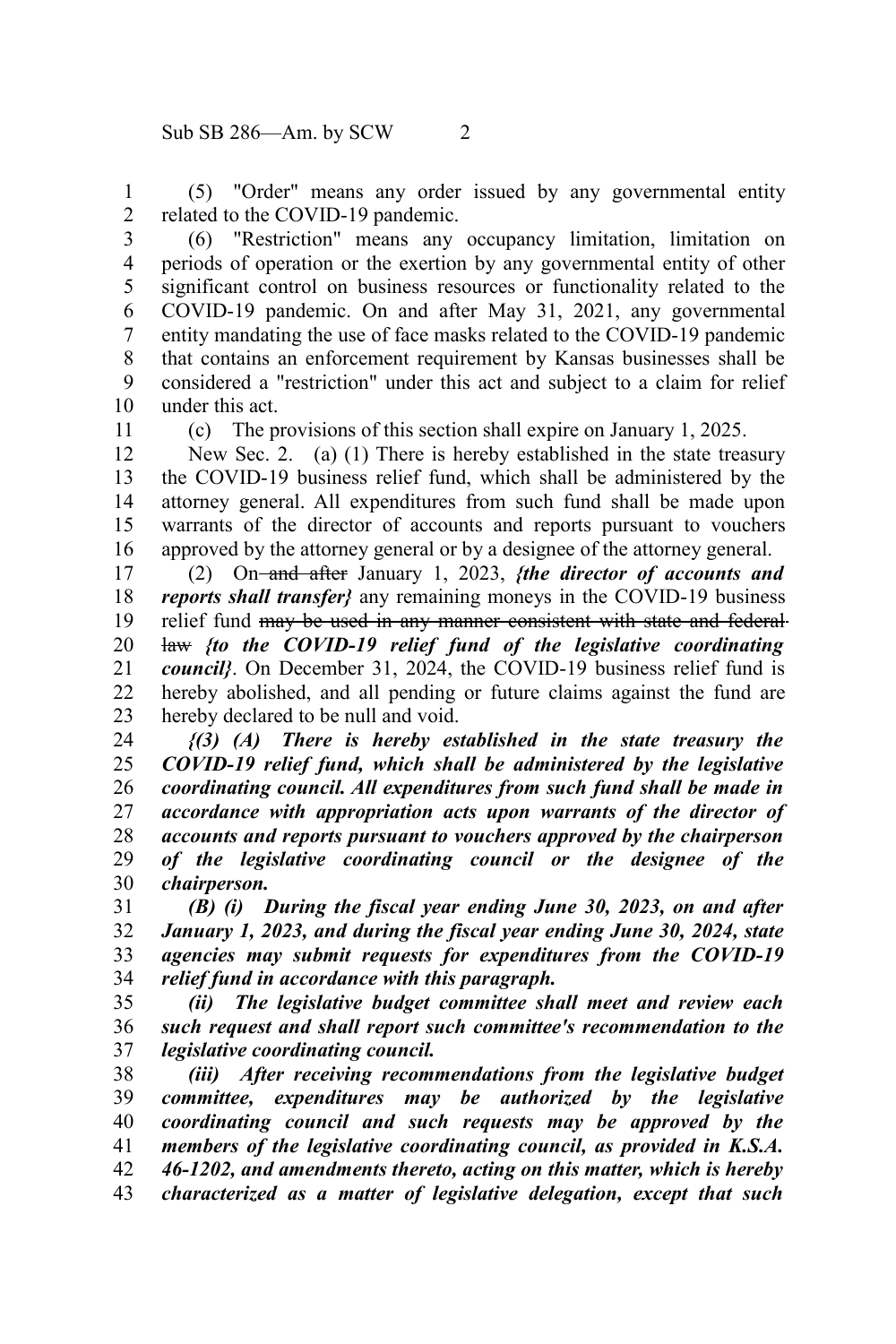## *disbursements and expenditures may also be approved while the legislature is in session.}* 1 2

(b) (1) Except as provided in subsection (a)(2), unless prohibited by federal law, moneys in the COVID-19 business relief fund shall be used only for the purpose of paying: 3 4 5

6

(A) Claims as provided in section 4, and amendments thereto;

(B) compromises, settlements and final judgments arising from claims related to an order making a restriction brought against the state, including, but not limited to, claims under the Kansas emergency management act or the eminent domain laws of the state of Kansas; 7 8 9 10

(C) compensation and other expenses paid to members of the board;

(D) administrative costs of the board and the office of the attorney general related to this act; and 12 13

14

11

(E) any repayment required by the federal government.

(2) A compromise or settlement against the state described in subsection  $(b)(1)(B)$  may be made or executed for and on behalf of the state and a claimant by the attorney general with approval of the state finance council. The approval of settlements and compromises by the state finance council is hereby characterized as a matter of legislative delegation and subject to the guidelines prescribed in K.S.A. 75-3711c(c), and amendments thereto, except that such approval also may be given by the legislature when in session. The state finance council shall have 60 days to approve or deny the settlement after receipt of the proposed settlement by the attorney general. 15 16 17 18 19 20 21 22 23 24

(3) Payment of a final judgment described in subsection  $(b)(1)(B)$ shall be made from the fund if there has been a determination of any appeal taken from the judgment or, if no appeal is taken, if the time for appeal has expired. 25 26 27 28

(c) (1) Notwithstanding the provisions of sections 2 through 4 of chapter 1 of the 2020 Special Session Laws of Kansas, any other statute, section 30(c) of 2021 House Bill No. 2007, or any other appropriation act, for the fiscal years ending June 30, 2021, and June 30, 2022, on or before July 15, 2021, the director of the budget shall determine the amount of moneys received by the state that are identified as moneys from the federal government for aid to the state of Kansas for coronavirus relief as appropriated in the following acts that are eligible to be used for the purposes of this act, may be expended at the discretion of the state, in compliance with the office of management and budget's uniform administrative requirements, cost principles and audit requirements for federal awards, and are unencumbered: (A) The federal CARES act, public law 116-136; (B) the federal coronavirus preparedness and response supplemental appropriation act, 2020, public law 116-123; (C) the federal families first coronavirus response act, public law 116-127; (D) the federal 29 30 31 32 33 34 35 36 37 38 39 40 41 42 43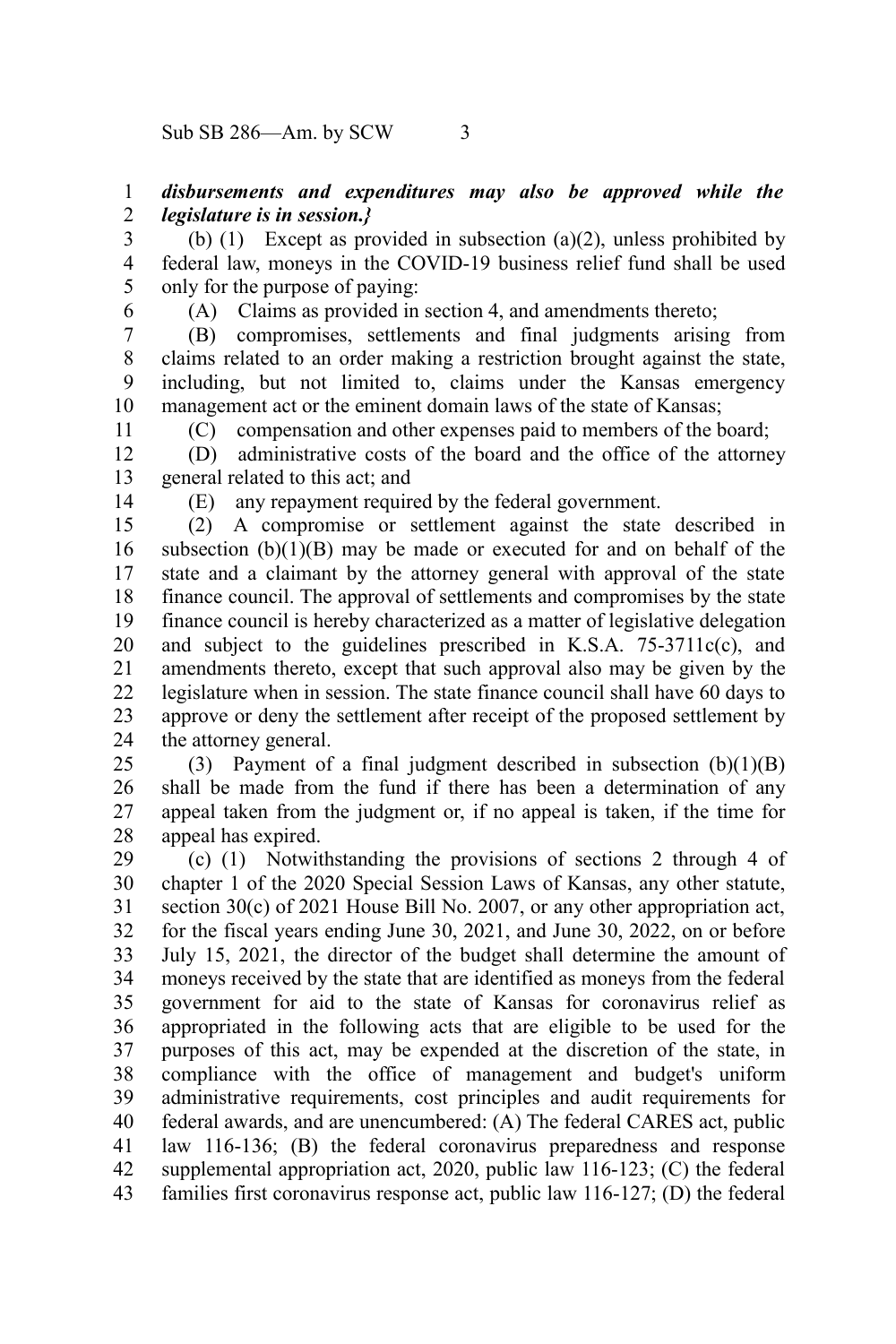paycheck protection program and health care enhancement act, public law 116-139; (E) the federal consolidated appropriations act, 2021, public law 116-260; (F) the American rescue plan act of 2021, public law 117-2; and (G) any other federal law that appropriates moneys to the state for aid for coronavirus relief. If the state receives any such moneys from the federal government for aid to the state of Kansas for coronavirus relief after July 15, 2021, the director of the budget shall also identify such moneys for the purposes of fulfilling transfers required by this section. 1 2 3 4 5 6 7 8

(2) Of such identified moneys, following transfers required in 2021 Senate Substitute for Substitute for House Bill No. 2196 and 2021 Senate Substitute for House Bill No. 2208, the director of the budget shall determine 100% *{35%}* of such remaining moneys available in special revenue funds. The director of the budget shall certify the amount so determined from each fund to the director of accounts and reports and, at the same time as such certification is transmitted to the director of accounts and reports, shall transmit a copy of such certification to the director of legislative research. Upon receipt of each such certification, or as soon thereafter as moneys are available, the director of accounts and reports shall immediately transfer such certified amount from such funds to the COVID-19 business relief fund of the attorney general. 9 10 11 12 13 14 15 16 17 18 19 20

21

(d) The provisions of this section shall expire on January 1, 2025.

New Sec. 3. (a) (1) There is hereby established under the jurisdiction of the attorney general the COVID-19 business relief claims board. 22 23

(2) The board shall consist of three members appointed as follows: (A) One member appointed by the governor; (B) one member appointed by the president of the senate; and (C) one member appointed by the speaker of the house of representatives. The appointments shall be made on or before July 1, 2021. 24 25 26 27 28

(3) Members of the board shall be: (A) Residents of the state; (B) selected with special reference to training and experience for duties imposed by this act; and (C) individuals who are recognized for outstanding knowledge and leadership in the fields of finance or business. At least one member of the board shall be an attorney regularly admitted to practice law in the state of Kansas. 29 30 31 32 33 34

(4) The board shall elect a chairperson from among its members. The board shall meet on call of the chairperson. A quorum shall consist of two members of the board. All actions of the board shall be taken by a majority of the members of the board. 35 36 37 38

(5) Members of the board attending meetings of the board shall be paid compensation, subsistence allowances, mileage and other expenses as provided in K.S.A. 75-3212, and amendments thereto, for members of the legislature. 39 40 41 42

(b) The board shall have authority to hire expert consultants to 43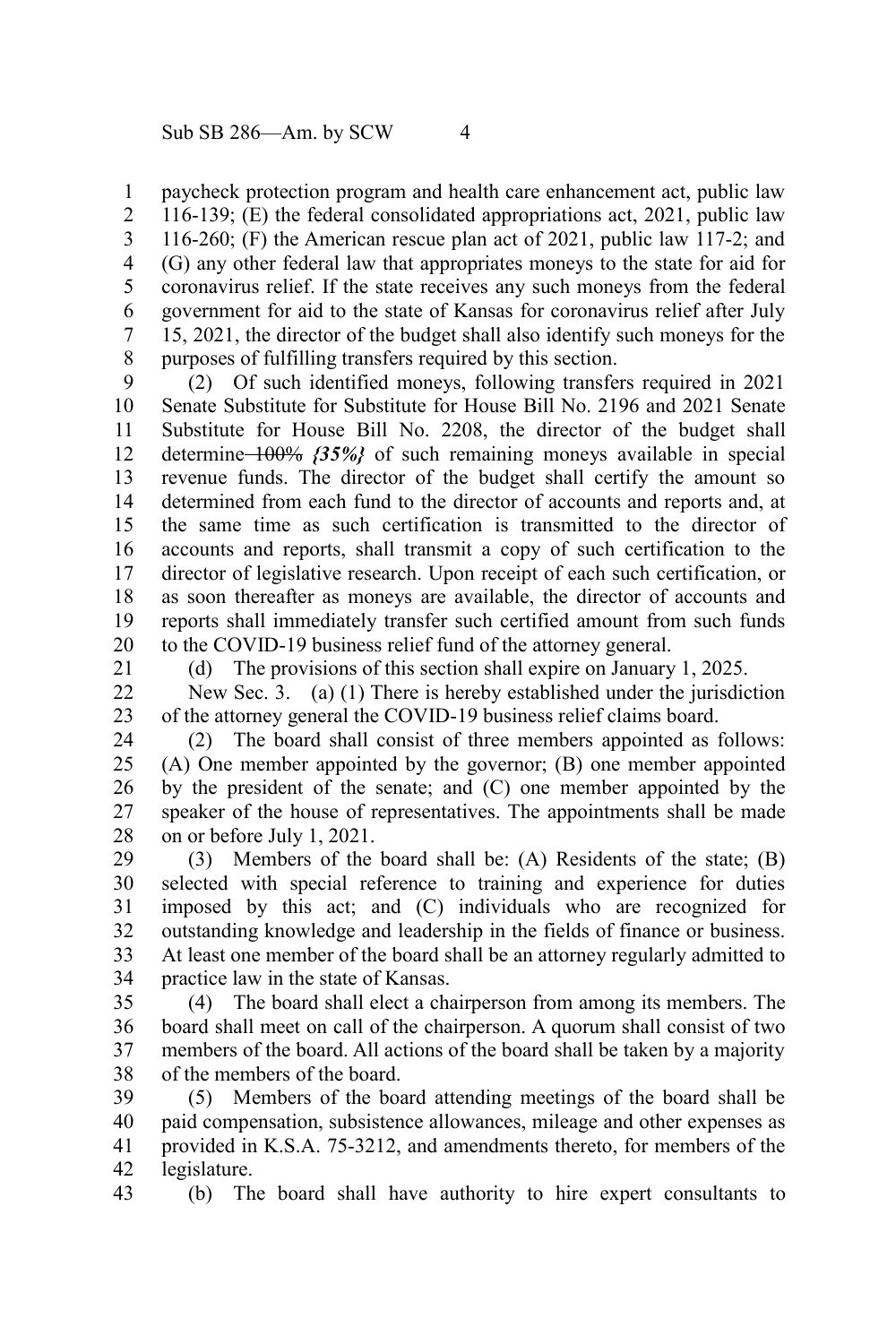provide information and assistance and gather information as required to carry out the board's duties. 1 2

(c) On or before November 1, 2021, the board shall adopt policies and procedures necessary to facilitate the settlement of claims through the processes provided by this act, including, but not limited to, the form and manner of submitting claims to the board and the procedures for review of claims by the board. The board may adopt rules and regulations to implement and administer the provisions of this act. 3 4 5 6 7 8

(d) The provisions of this section shall expire on January 1, 2025.

New Sec. 4. (a) (1) This act shall be administered by the board, with the assistance and support of the office of the attorney general, and all claims submitted pursuant to this act shall be for businesses impacted by an order making a restriction related to the COVID-19 pandemic. A business may file a claim with the board in a form and manner provided by the board. 10 11 12 13 14 15

(2) All claims brought under this act shall be filed with the board during the period beginning on January 1, 2022, and ending on March 31, 2022. 16 17 18

19

 $\mathbf{Q}$ 

(3) Any such claim shall be accompanied by:

(A) Proof that the claimant is a business as defined in section 1, and amendments thereto; 20 21

(B) a copy of the claimant's 2019, 2020 and 2021 Kansas income tax returns, if applicable;  $22$ 23

(C) proof of the claimant's business income in 2019, 2020 and 2021, if the claimant's business was in existence in any such years; and 24  $25$ 

26

(D) an affidavit as described in paragraph (4).

(4) The claimant shall submit an affidavit by an authorized representative of the business under penalty of perjury stating: 27 28

(A) Whether the claimant was ordered by a governmental entity to cease all operations or was otherwise restricted in such claimant's operation by an order making a restriction; 29 30 31

(B) the number of days that the claimant was ordered by a governmental entity to cease all operations and the number of days such claimant was restricted in any way in its operations due to an order making a restriction; 32 33 34 35

(C) the governmental entity that issued each applicable order making a restriction; 36 37

(D) a description of how the claimant was impacted financially by each order making a restriction; 38 39

(E) whether the claimant's operations were deemed essential or not essential under the Kansas essential functions framework pursuant to an executive order issued by the governor or an order issued by a local authority; and 40 41 42 43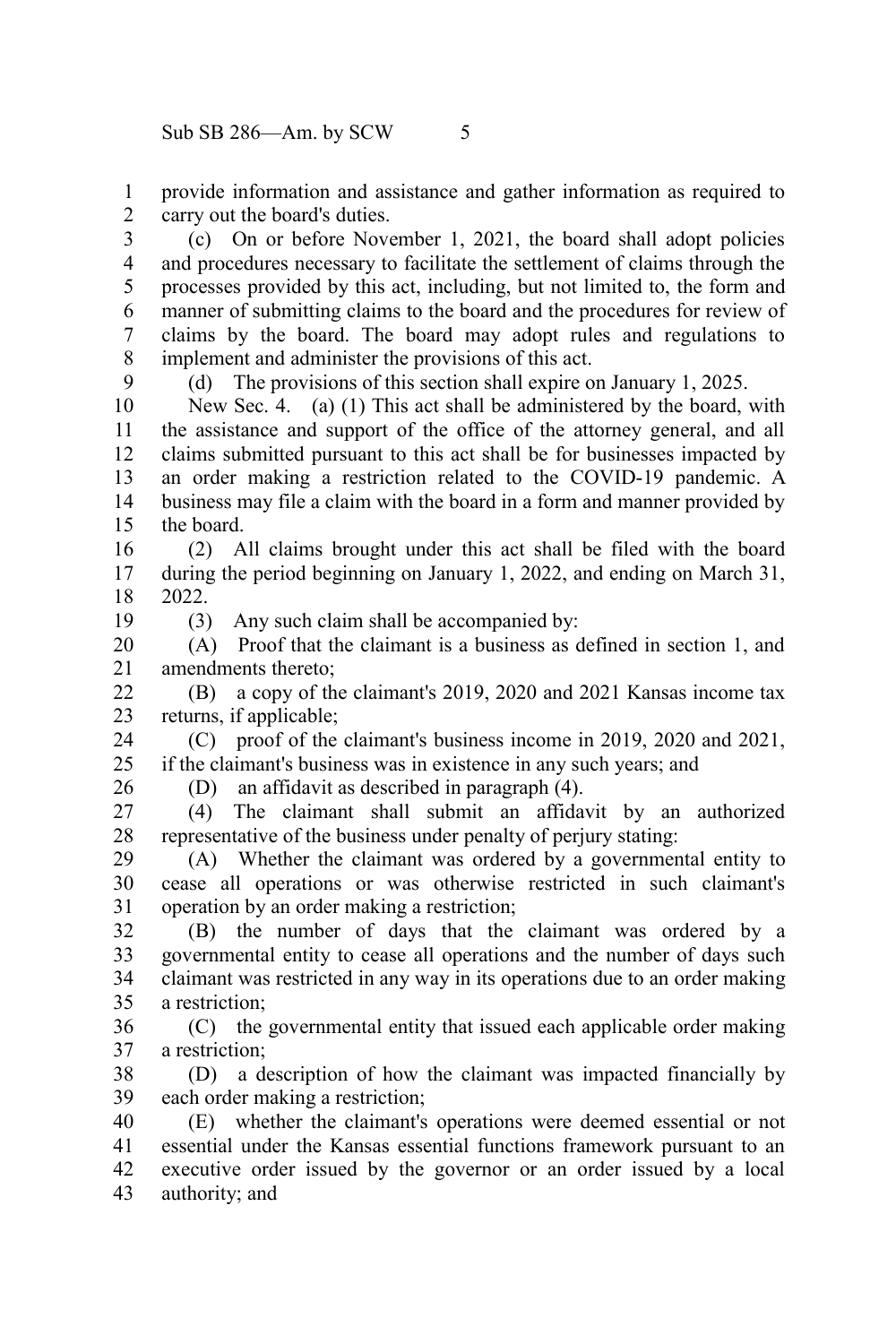(F) the source and amount of any governmental grants related to the COVID-19 pandemic that were received by the claimant or governmental loans related to the COVID-19 pandemic made to the claimant that were forgiven by a governmental entity. 1 2 3 4

(5) The claimant shall submit any other information required by the board to resolve the claim. 5 6

(6) Any information received pursuant to this subsection shall be confidential, shall not be disclosed and shall not be subject to subpoena, discovery or introduction into evidence in any civil or criminal proceeding, except that such information may be disclosed to: (A) The board; (B) any employees of the board or the office of the attorney general in support of the board's duties; and (C) federal or state agencies, when necessary in the performance of their official duties or functions. Such information shall not be a public record and shall not be subject to the Kansas open records act, K.S.A. 45-215 et seq., and amendments thereto. The provisions of this paragraph shall not be required to be reviewed by the legislature and shall not expire in accordance with K.S.A. 45-229, and amendments thereto. 7 8 9 10 11 12 13 14 15 16 17

(b) (1) The board shall decide each claim based on the information submitted pursuant to this section or otherwise obtained by the board, and no hearings shall be required. 18 19 20

(2) Notwithstanding any other provision of law, a meeting of the board to decide a claim shall not be subject to the Kansas administrative procedure act, K.S.A. 77-501 et seq., and amendments thereto, and shall not be subject to the Kansas open meetings act, K.S.A. 75-4317 et seq., and amendments thereto. 21 22 23 24 25

(c) In evaluating the claim award, the board shall consider the following factors for each claim: 26 27

(1) The duration and nature of the impact of each order making a restriction, including: 28 29

(A) The imposition of any curfew, occupancy restriction or other restriction on business operations; and 30 31

(B) any added duties prescribed by law on businesses in order to comply with any governmental order that applied to business operations; 32 33

(2) reasonable costs related to the filing of the claim under the procedures outlined in this act; 34 35

(3) any extraordinary contributions by the business that benefited the general public of the state; 36 37

(4) any relevant factors listed in the Kansas eminent domain procedure act, the Kansas condemnation law or the Kansas private property protection act; 38 39 40

(5) the moneys available for distribution from the applicable fund or funds and the number of claims against such fund or funds; 41 42

(6) any governmental grants related to the COVID-19 pandemic that 43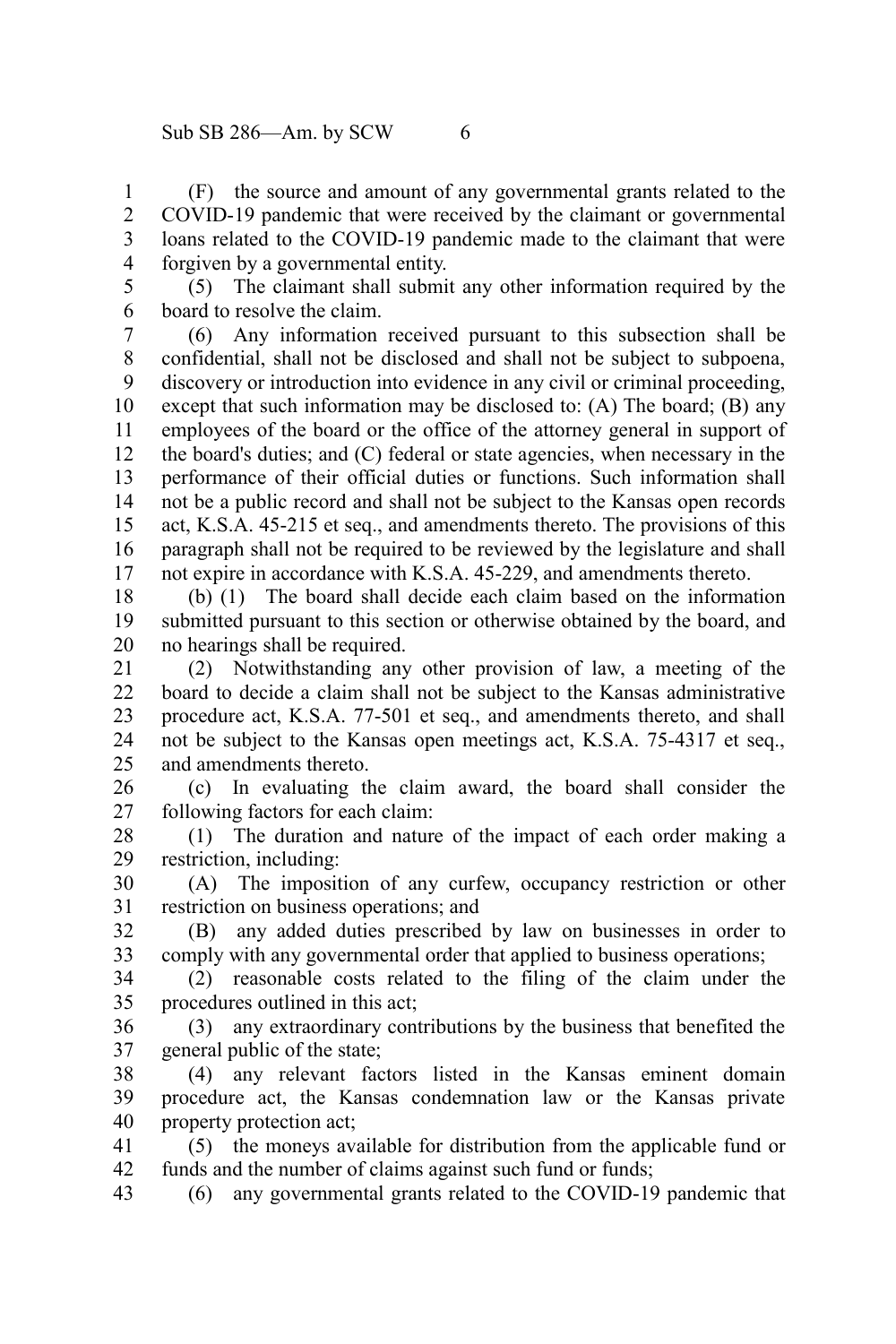were received by the claimant or governmental loans related to the COVID-19 pandemic made to the claimant that were forgiven by a governmental entity; and 1 2 3

(7) the extent to which non-governmental orders or restrictions and consumer behavior contributed to the monetary loss claimed by the business. The board shall quantify the amount of the claimed loss attributable to non-governmental orders or restrictions and consumer behavior and shall not grant relief for such amount. 4 5 6 7 8

(d) (1) On or before December 30, 2022, the board shall decide on all claims filed pursuant to this section and issue a written decision that either grants or denies relief for each claim.  $\mathbf{Q}$ 10 11

12

(2) A written decision that grants relief shall:

(A) Specify the amount of relief to be paid to the claimant as calculated under this section and approved by the board; 13 14

(B) identify the governmental entity that issued the applicable order making a restriction; and 15 16

(C) assign the amount of relief to be paid to the claimant according to the governmental entity that issued the applicable order making a restriction. 17 18 19

(3) No relief to be paid shall be assigned to a county if the applicable order issued by the county was less restrictive than an applicable order issued by the state. If the applicable order issued by the county was the same as an applicable order issued by the state, the board may assign up to 50% of the relief to be paid to the county based on availability of moneys in such county's fund established pursuant to section 5, and amendments thereto. 20 21 22 23 24 25 26

(4) No relief to be paid shall be assigned to a city if the applicable order issued by the city was the same or less restrictive than an applicable order issued by the state or the county where such city is located. 27 28 29

(5) The board shall report each written decision to the attorney general and the claimant. If the decision grants relief, within 30 days of receipt of such decision, the attorney general shall: 30 31 32

(A) Authorize payment of the amount of relief to be paid to such claimant by the state from the COVID-19 business relief fund established pursuant to section 2, and amendments thereto; and 33 34 35

(B) notify any county or city of the relief to be paid to such claimant by such governmental entity from such entity's fund established pursuant to section 5 or 6, and amendments thereto*{; and* 36 37 38

*(C) publish on the official website of the attorney general the claimant's name and address and the amount of relief to be paid to such claimant by each governmental entity}*. 39 40 41

(6) If the attorney general determines that all moneys in the COVID-19 business relief fund established pursuant to section 2, and amendments 42 43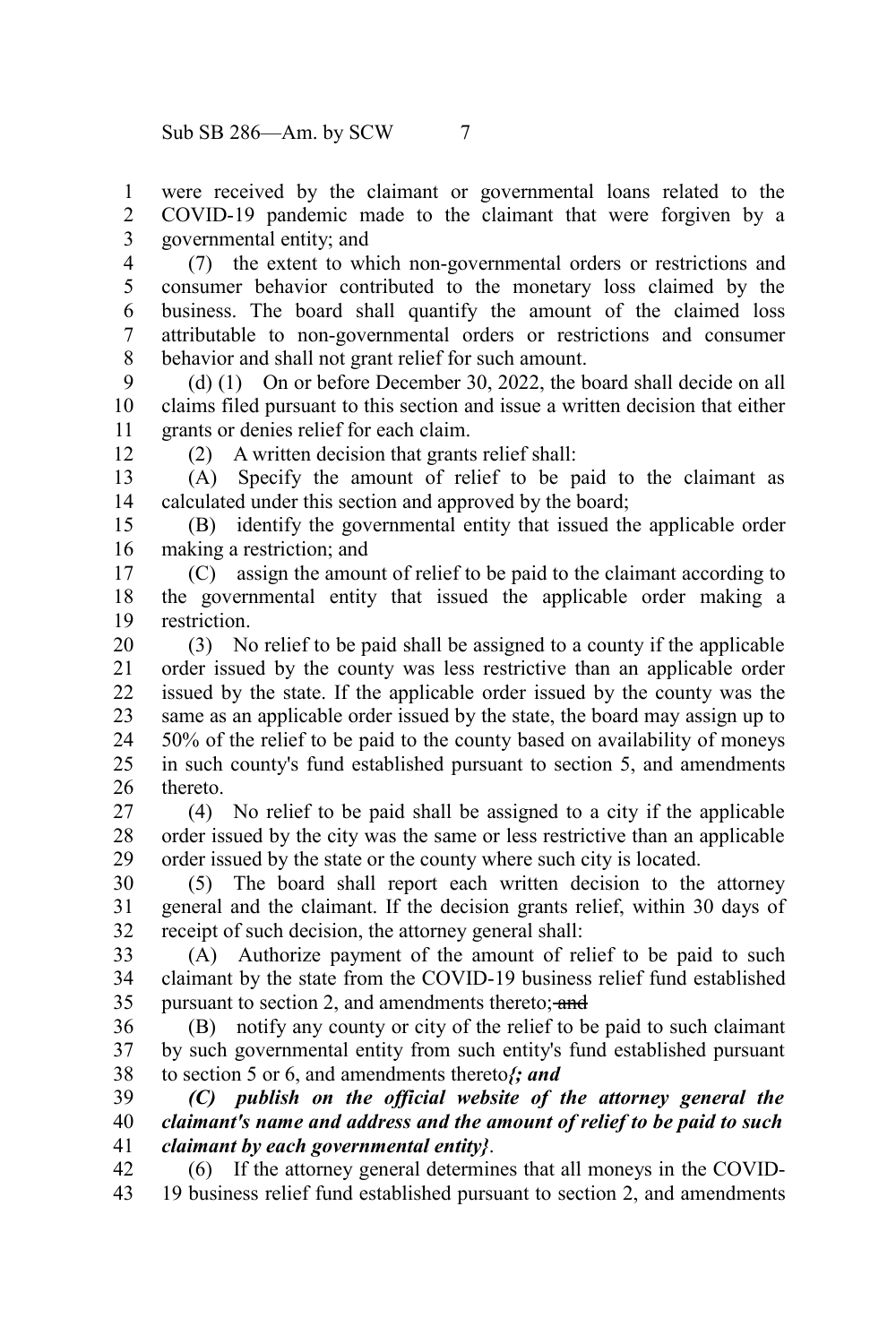thereto, or all moneys in a governmental entity's fund established pursuant to section 5 or 6, and amendments thereto, are exhausted, the attorney general shall certify such determination and cause a notice of such certification to be published in the Kansas register. On and after the date of publication of such notice, all pending or future claims against such fund are hereby declared to be null and void. 1 2 3 4 5 6

(e) If a claimant files a claim with the board pursuant to this act, such claimant shall be prohibited from filing any claim *{in a civil action}* against the state and all subdivisions of government and each of their officers, employees, agents and representatives alleging *{seeking}* damages or any other monetary claim *{relief}* based on an order making a restriction related to the COVID-19 pandemic, including, but not limited to, a claim under K.S.A. 48-933, and amendments thereto, the Kansas private property protection act, K.S.A. 77-701 et seq., and amendments thereto, or any claim related to compensation for a governmental taking. A claimant shall not be prohibited from filing any claim *{in a civil action}* seeking injunctive, declaratory or other nonmonetary relief. 7 8 9 10 11 12 13 14 15 16 17

(f) (1) Nothing in this act shall create any property right or right in action. The courts shall have no jurisdiction to entertain any action against the board, the attorney general or the state of Kansas, or any officer or agent thereof, founded on a claim that the claimant should have received different or better treatment pursuant to this act. 18 19 20 21 22

(2) Determinations made by the board pursuant to this act, including, but not limited to, the eligibility of any business for relief and the determination of the proper amount of such relief, if any, shall be committed to the sole discretion of the board based on the information available to it and shall not be subject to appeal or judicial review. 23 24 25 26 27

28

(g) The provisions of this section shall expire on January 1, 2025.

New Sec. 5. (a) The board of county commissioners of any county that issues, or previously issued, an order making a restriction under this act shall establish, by adoption of a resolution, a county COVID-19 business relief fund. The board of county commissioners shall designate an officer of the county as the administrator of such fund. 29 30 31 32 33

(b) The officer of the county designated as the administrator of such fund shall determine the amount of moneys received by the county on and after January 1, 2021, that are identified as moneys from the federal government for coronavirus relief aid to the county that may be expended at the discretion of the county and are unencumbered. Of such identified moneys, such officer shall determine 100% *{35%}* of such moneys available in county funds. The officer shall certify the amount so determined from each county fund to the board of county commissioners and transfer such certified amount from such county funds to the county COVID-19 business relief fund. At the same time as such certification is 34 35 36 37 38 39 40 41 42 43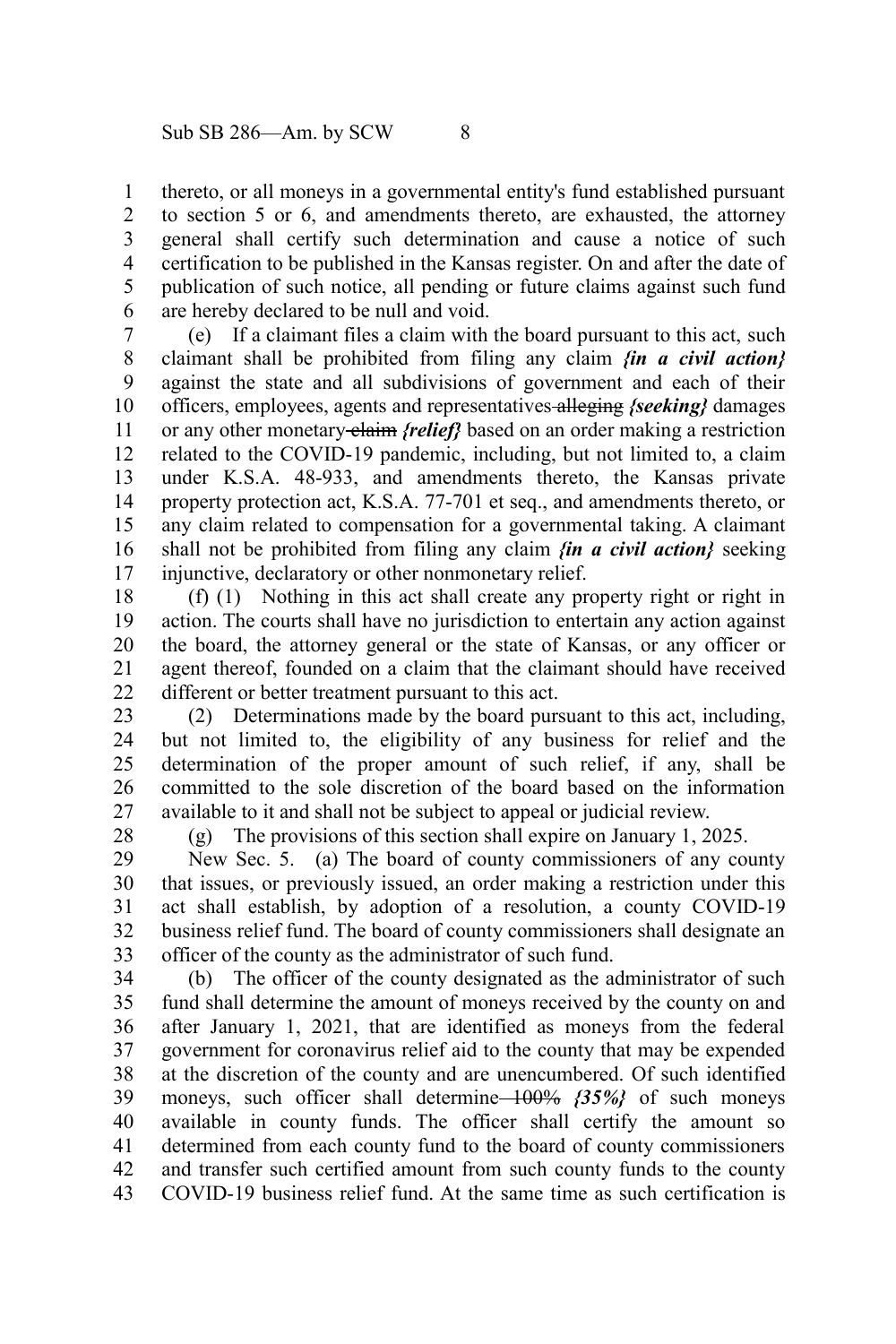transmitted to the board of county commissioners, the officer shall transmit a copy of such certification to the director of legislative research and to the attorney general. 1 2 3

(c) Except as provided in subsection (d), unless prohibited by federal law, moneys in the county COVID-19 business relief fund shall be used only for the purpose of paying relief amounts as calculated by the board under section 4, and amendments thereto. Upon receipt of a notification from the attorney general that relief is to be paid to a claimant by the county from such fund, the county shall pay such relief and provide notice of payment to the attorney general. 4 5 6 7 8 9 10

(d) On and after January 1, 2023, any remaining moneys in the county COVID-19 business relief fund may be used in any manner consistent with state and federal law upon adoption of a resolution by the board of county commissioners. Such resolution shall abolish the county COVID-19 business relief fund on December 31, 2024, and all pending or future claims against the fund are hereby declared to be null and void. 11 12 13 14 15 16

17

(e) The provisions of this section shall expire on January 1, 2025.

New Sec. 6. (a) The governing body of a city that issues, or previously issued, an order making a restriction under this act shall establish, by adoption of an ordinance, a city COVID-19 business relief fund. The governing body of the city shall designate an officer of the city as the administrator of such fund. 18 19 20 21 22

(b) The officer of the city designated as the administrator of such fund shall determine the amount of moneys received by the city on and after January 1, 2021, that are identified as moneys from the federal government for coronavirus relief aid to the city that may be expended at the discretion of the city and are unencumbered. Of such identified moneys, such officer shall determine 100% *{35%}* of such moneys available in city funds. The officer shall certify the amount so determined from each city fund to the governing board of the city and transfer such certified amount from such city funds to the city COVID-19 business relief fund. At the same time as such certification is transmitted to the governing body of the city, the officer shall transmit a copy of such certification to the director of legislative research and to the attorney general. 23 24 25 26 27 28 29 30 31 32 33 34

(c) Except as provided in subsection (d), unless prohibited by federal law, moneys in the city COVID-19 business relief fund shall be used only for the purpose of paying relief amounts as calculated by the board under section 4, and amendments thereto. Upon receipt of a notification from the attorney general that relief is to be paid to a claimant by the city from such fund, the city shall pay such relief and provide notice of payment to the attorney general. 35 36 37 38 39 40 41

(d) On and after January 1, 2023, any remaining moneys in the city COVID-19 business relief fund may be used in any manner consistent with 42 43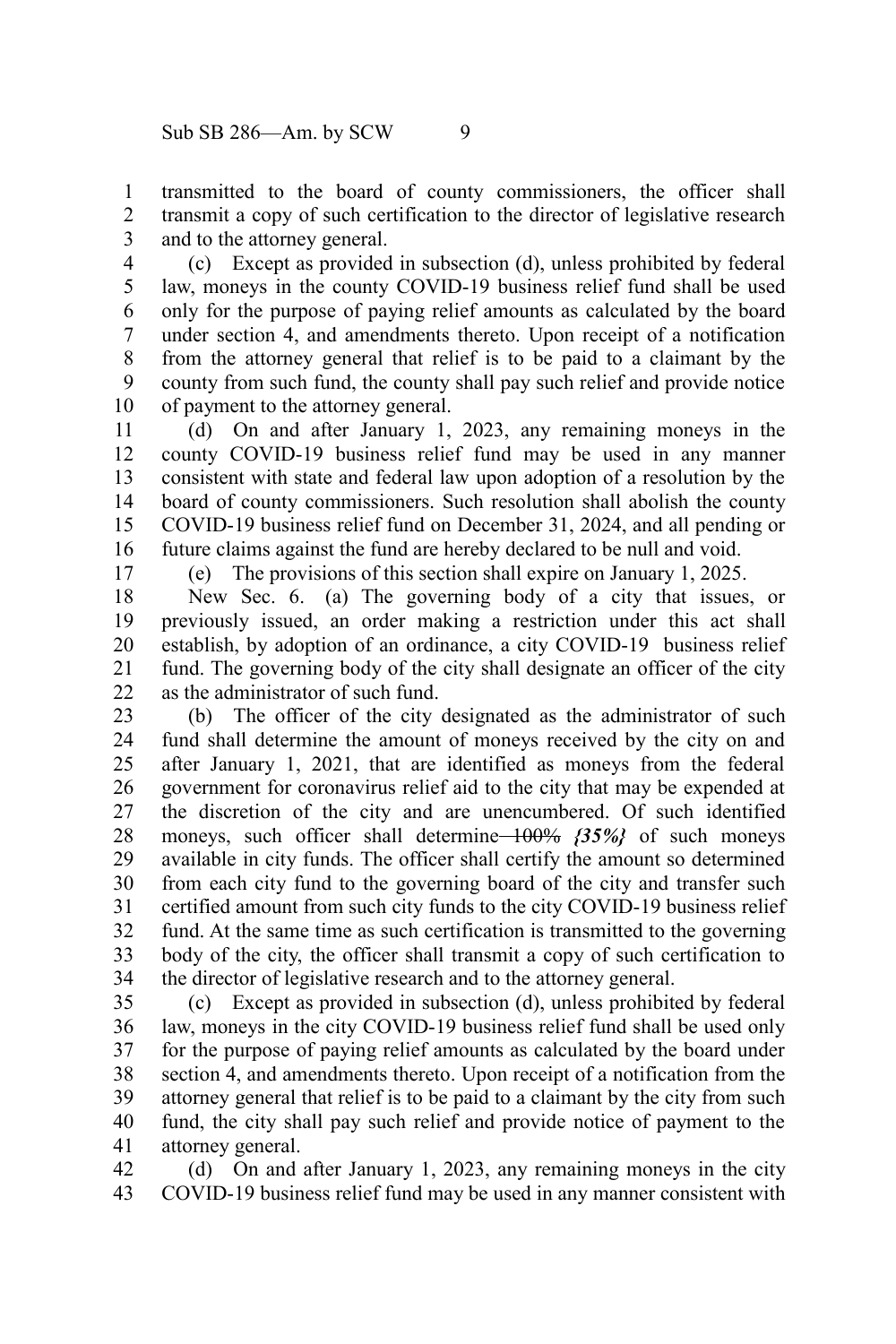state and federal law upon adoption of an ordinance by the governing body 1

of the city. Such ordinance shall abolish the city COVID-19 business relief fund on December 31, 2024, and all pending or future claims against the fund are hereby declared to be null and void. 2 3 4

5

(e) The provisions of this section shall expire on January 1, 2025.

New Sec. 7. (a) The provisions of this act are severable. If any portion of the act is declared unconstitutional or invalid, or the application of any portion of the act to any person or circumstance is held unconstitutional or invalid, the invalidity shall not affect other portions of the act that can be given effect without the invalid portion or application, and the applicability of such other portions of the act to any person or circumstance shall remain valid and enforceable. 6 7 8 9 10 11 12

13

(b) The provisions of this section shall expire on January 1, 2025.

Sec. 8. K.S.A. 48-933 is hereby amended to read as follows: 48-933. (a) Each person within this state shall act and manage the affairs of such person and such person's property in any way which reasonably will assist and not detract from the ability of the state and the public successfully to meet disasters. This obligation includes appropriate personal service and use or restriction on the use of property during a declared state of disaster emergency under K.S.A. 48-924, and amendments thereto, or a declared state of local disaster emergency under K.S.A. 48-932, and amendments thereto. This act neither increases nor decreases these obligations, but recognizes their existence under the constitution and statutes and the common law of this state. Compensation for services or for the taking or use of property shall be only to the extent that obligations recognized in this subsection are exceeded in a particular case and then only to the extent that the claimant may not be deemed to have volunteered services or property without compensation. 14 15 16 17 18 19 20 21 22 23 24 25 26 27 28

(b) No personal services may be compensated by the state or any subdivision or agency thereof, except pursuant to statute enacted or ordinance duly adopted therefor. 29 30 31

(c) Compensation for property shall be only if the property was commandeered or otherwise used in coping with a disaster and its use or destruction was ordered by the governor, adjutant general, an official of a county, city or interjurisdictional disaster agency, or some other authorized member of the emergency management forces of this state. 32 33 34 35 36

(d) Any person claiming compensation for the use, damage, loss or destruction of property under this act shall file a claim therefor in the district court in the same manner as any other civil action. The court shall determine the validity of such claim in the same manner and under the same conditions prescribed for condemnation actions pursuant to K.S.A. 26-501 et seq., and amendments thereto. Unless the amount of compensation on account of property damaged, lost or destroyed is agreed 37 38 39 40 41 42 43